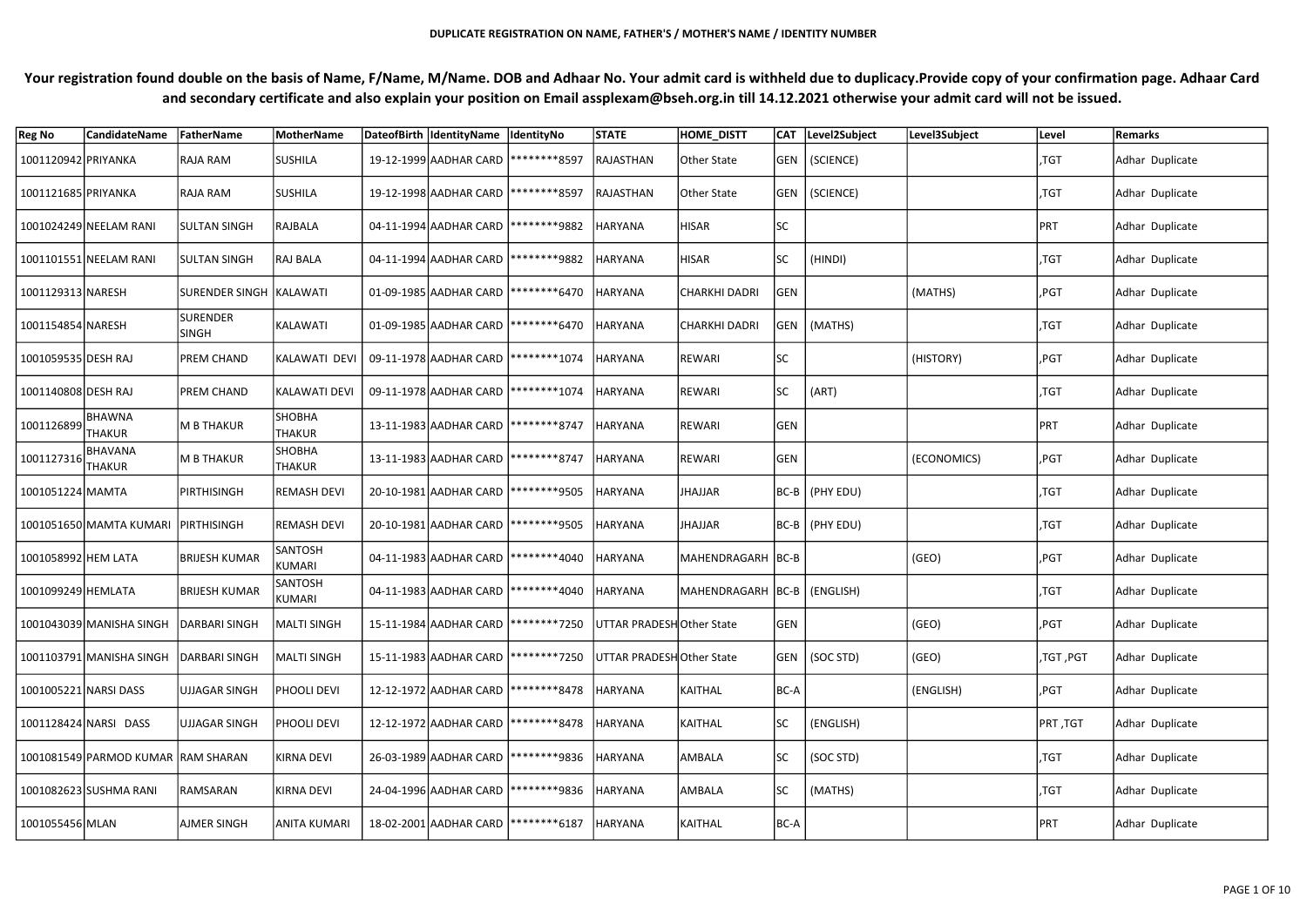| <b>Reg No</b>       | <b>CandidateName</b>                    | FatherName            | MotherName          | DateofBirth  IdentityName  IdentityNo   |                                                   | <b>STATE</b>   | <b>HOME_DISTT</b>             |            | CAT Level2Subject | Level3Subject | Level      | Remarks         |
|---------------------|-----------------------------------------|-----------------------|---------------------|-----------------------------------------|---------------------------------------------------|----------------|-------------------------------|------------|-------------------|---------------|------------|-----------------|
| 1001056159 MILAN    |                                         | <b>AJMER SINGH</b>    | <b>ANITA KUMARI</b> | 18-02-2001 AADHAR CARD   ******** 6187  |                                                   | <b>HARYANA</b> | KAITHAL                       | BC-A       |                   |               | PRT        | Adhar Duplicate |
| 1001093407 LALITA   |                                         | <b>HOSHIYARSINGH</b>  | <b>BIMLA DEVI</b>   | 25-01-1992 AADHAR CARD   ******** 5861  |                                                   | HARYANA        | <b>GURUGRAM</b>               | GEN        | (HINDI)           |               | ,TGT       | Adhar Duplicate |
| 1001094671 LALITA   |                                         | <b>HOSHIYAR SINGH</b> | <b>BIMLA DEVI</b>   | 25-01-1992 AADHAR CARD   ******** 5861  |                                                   | HARYANA        | <b>GURUGRAM</b>               | GEN        |                   | (HINDI)       | ,PGT       | Adhar Duplicate |
| 1001128188 MONU     |                                         | RAMPAL                | KAMLESH             | 01-01-1991 AADHAR CARD   ********7374   |                                                   | <b>HARYANA</b> | ROHTAK                        |            | GEN   (SOC STD)   |               | ,TGT       | Adhar Duplicate |
|                     | 1001039176 MONU KUMARI                  | <b>RAMPAL SINGH</b>   | KAMLESH             |                                         | 01-01-1991 AADHAR CARD   ********7374             | HARYANA        | SONIPAT                       |            | GEN   (SOC STD)   |               | ,TGT       | Adhar Duplicate |
|                     | 1001101076 PRABHJOT KAUR   JASBIR SINGH |                       | NEELAM              |                                         | 27-11-1982 AADHAR CARD   ********* 2339           | HARYANA        | KARNAL                        | <b>SC</b>  |                   | (ENGLISH)     | $ $ ,PGT   | Adhar Duplicate |
|                     | 1001107078 PRABHJOT KAUR   JASBIR SINGH |                       | NEELA               |                                         | 27-11-1982 AADHAR CARD   ********* 2339           | <b>HARYANA</b> | KARNAL                        | <b>SC</b>  | (ENGLISH)         |               | ,TGT       | Adhar Duplicate |
|                     | 1001133205 EAKESH KUMAR                 | <b>RAM CHANDER</b>    | <b>RAM DEVI</b>     | 10-02-1988 AADHAR CARD   ********9909   |                                                   | <b>HARYANA</b> | ROHTAK                        | GEN        |                   |               | PRT        | Adhar Duplicate |
|                     | 1001133558 RAKESH KUMAR                 | <b>RAM CHANDER</b>    | <b>RAM DEVI</b>     | 10-02-1988 AADHAR CARD   ********9909   |                                                   | <b>HARYANA</b> | ROHTAK                        | GEN        |                   |               | <b>PRT</b> | Adhar Duplicate |
|                     | 1001065842 MANOJ KUMAR                  | <b>OM SINGH</b>       | <b>SAROJ DEVI</b>   | 22-01-1986 AADHAR CARD   ********7860   |                                                   | <b>HARYANA</b> | ROHTAK                        | GEN        |                   | (GEO)         | ,PGT       | Adhar Duplicate |
|                     | 1001128186 MANOJ KUMAR                  | <b>OMSINGH</b>        | <b>SAROJ DEVI</b>   | 22-01-1986 AADHAR CARD   ********7860   |                                                   | <b>HARYANA</b> | ROHTAK                        | lsc        | (SOC STD)         |               | ,TGT       | Adhar Duplicate |
| 1001043628 ANJU     |                                         | <b>JAI PRAKASH</b>    | KELA                |                                         | 14-09-1983 AADHAR CARD   ******** 4340            | <b>HARYANA</b> | KURUKSHETRA                   | ISC.       | (MATHS)           | (PHYSICS)     | ,TGT ,PGT  | Adhar Duplicate |
| 1001043772 ANJU     |                                         | JAI PRAKASH           | KELA                |                                         | 14-09-1984 AADHAR CARD   ******** 4340            | <b>HARYANA</b> | KURUKSHETRA                   | SC         | (MATHS)           | (PHYSICS)     | ,TGT ,PGT  | Adhar Duplicate |
| 1001040167 DEEEPIKA |                                         | JAGIR SINGH           | <b>SUMAN DEVI</b>   | 20-01-1997 AADHAR CARD   ********* 0141 |                                                   | <b>HARYANA</b> | <b>CHARKHI DADRI</b>          |            | GEN   (MATHS)     |               | ,TGT       | Adhar Duplicate |
| 1001107571 DEEPIKA  |                                         | JAGIR SINGH           | <b>SUMAN DEVI</b>   |                                         | 20-01-1997 AADHAR CARD   ********* 0141   HARYANA |                | CHARKHI DADRI                 | <b>GEN</b> |                   |               | PRT        | Adhar Duplicate |
| 1001045334 NISHA    |                                         | NARESH KUMAR          | KAVITA              | 24-01-1997 AADHAR CARD   ******** 5718  |                                                   | <b>HARYANA</b> | MAHENDRAGARH BC-A   (MATHS)   |            |                   |               | ,TGT       | Adhar Duplicate |
| 1001138109 NISHA    |                                         | <b>NARESH KUMAR</b>   | KAVITA              | 24-01-1997 AADHAR CARD   ******** 5718  |                                                   | <b>HARYANA</b> | MAHENDRAGARH BC-A   (SCIENCE) |            |                   | (MATHS)       | ,TGT, PGT  | Adhar Duplicate |
|                     | 1001134364 DEEPIKA RANI                 | <b>BALWAN SINGH</b>   | <b>KAMLA DEVI</b>   | 24-03-1984 AADHAR CARD   ********* 0778 |                                                   | <b>HARYANA</b> | <b>REWARI</b>                 | <b>SC</b>  | (SOC STD)         |               | ,TGT       | Adhar Duplicate |
|                     | 1001134771 DEEPIKA RANI                 | <b>BALWAN SINGH</b>   | <b>KAMLA DEVI</b>   | 22-03-1984 AADHAR CARD   ********* 0778 |                                                   | <b>HARYANA</b> | <b>REWARI</b>                 | SC         |                   | (ENGLISH)     | ,PGT       | Adhar Duplicate |
| 1001066421 SEEMA    |                                         | RAJ                   | PRAMESHVARI         | 06-03-1989 AADHAR CARD   ********3417   |                                                   | <b>HARYANA</b> | ROHTAK                        |            | BC-A (SOC STD)    |               | ,TGT       | Adhar Duplicate |
|                     | 1001128185 SEEMA RANI                   | RAJ SINGH             | PRAMESHVARI         | 06-03-1989 AADHAR CARD   ********3417   |                                                   | <b>HARYANA</b> | ROHTAK                        |            | BC-A (SOC STD)    |               | ,TGT       | Adhar Duplicate |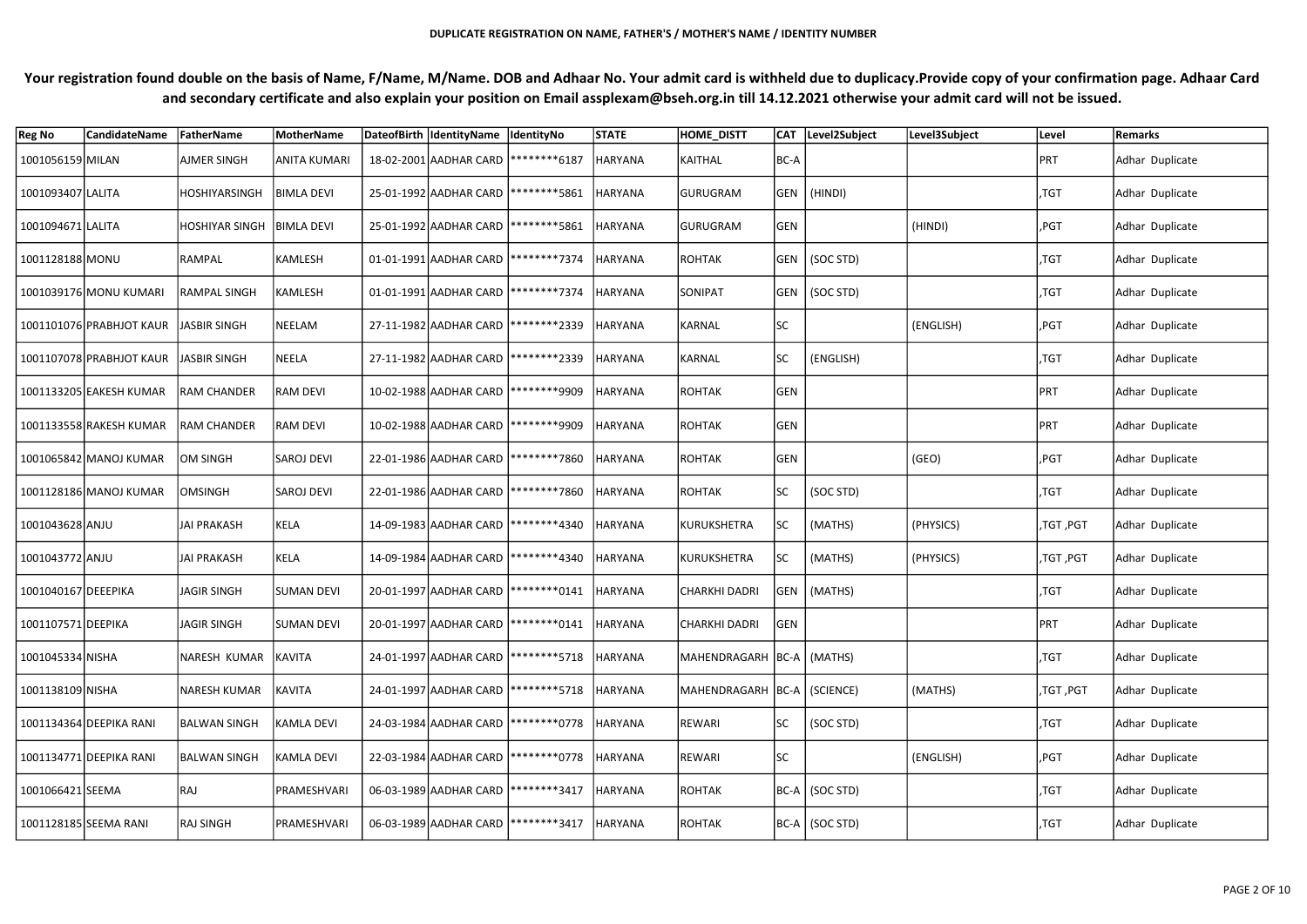| <b>Reg No</b>        | <b>CandidateName</b>                | FatherName                            | MotherName                     |                     | DateofBirth  IdentityName  IdentityNo  |                                                  | <b>STATE</b>   | <b>HOME DISTT</b> |           | CAT Level2Subject | Level3Subject | Level      | <b>Remarks</b>  |
|----------------------|-------------------------------------|---------------------------------------|--------------------------------|---------------------|----------------------------------------|--------------------------------------------------|----------------|-------------------|-----------|-------------------|---------------|------------|-----------------|
| 1001087095 PUNIT     |                                     | RAJENDER                              | RAJBALA                        |                     |                                        | 05-12-1990 AADHAR CARD   ********7874            | <b>HARYANA</b> | SONIPAT           | SC        | (SOC STD)         |               | ,TGT       | Adhar Duplicate |
| 1001129838 PUNIT     |                                     | RAJENDER                              | <b>RAJ BALA</b>                |                     | 05-12-1990 AADHAR CARD   ********7874  |                                                  | <b>HARYANA</b> | SONIPAT           | <b>SC</b> |                   | (HISTORY)     | ,PGT       | Adhar Duplicate |
|                      | 1001138907 ESHMA KHAN               | AAS MOHAMMAD SHABNAM                  |                                |                     |                                        | 20-12-2000 AADHAR CARD   *********1295           | <b>HARYANA</b> | NUH MEWAT         | BC-B      |                   |               | PRT        | Adhar Duplicate |
|                      | 1001139676 JAHUL HUSSAIN            | <b>ISHAB</b>                          | <b>ROSHNI</b>                  |                     | 14-04-1994 AADHAR CARD   *********1295 |                                                  | <b>HARYANA</b> | <b>NUH MEWAT</b>  | BC-B      |                   |               | PRT        | Adhar Duplicate |
|                      |                                     | 1001020702 KOMAL SHARMA RAMESH SHARMA | SANGEETA<br>SHARMA             |                     |                                        | 21-11-1994 AADHAR CARD   *********1060           | <b>HARYANA</b> | <b>GURUGRAM</b>   |           | GEN   (SCIENCE)   | (PHYSICS)     | ,TGT ,PGT  | Adhar Duplicate |
|                      | 1001127661 KOMAL SHARMA             | <b>RAMESH</b><br><b>SHARMA</b>        | SANGEETA<br>SHARMA             |                     | 21-11-1994 AADHAR CARD   ******** 1060 |                                                  | <b>HARYANA</b> | <b>GURUGRAM</b>   |           | GEN   (MATHS)     |               | ,TGT       | Adhar Duplicate |
| 1001022722 KAVITA    |                                     | DOULT RAM                             | <b>SAROJ DEVI</b>              |                     | 24-07-1991 AADHAR CARD   ******** 6184 |                                                  | <b>HARYANA</b> | JHAJJAR           | <b>SC</b> |                   | (PSYCHOLOGY)  | ,PGT       | Adhar Duplicate |
|                      | 1001022883 SANDEEP KUMAR  RAJ KUMAR |                                       | MAMNI DEVI                     |                     | 07-06-1988 AADHAR CARD   ******** 6184 |                                                  | <b>HARYANA</b> | <b>JHAJJAR</b>    | ISC.      | (HINDI)           | (HINDI)       | ,TGT ,PGT  | Adhar Duplicate |
|                      | 1001079102 KIRAN KUMARI             | <b>SARJEET SINGH</b>                  | <b>BIMLA RANI</b>              |                     |                                        | 28-02-2000 AADHAR CARD   ******** * 0573         | <b>HARYANA</b> | <b>FATEHABAD</b>  | GEN       |                   |               | <b>PRT</b> | Adhar Duplicate |
|                      | 1001147968 KIRAN KUMARI             | <b>SARJEET SINGH</b>                  | <b>BIMLA RANI</b>              |                     |                                        | 28-09-2000 AADHAR CARD   ********* 0573          | <b>HARYANA</b> | <b>FATEHABAD</b>  |           | GEN   (SOC STD)   |               | ,TGT       | Adhar Duplicate |
|                      | 1001007240 ANKITA RANI              | <b>RAM NIWAS</b>                      | <b>SHEELA DEVI</b>             |                     |                                        | 08-12-1992 AADHAR CARD   ******** 5746           | <b>HARYANA</b> | <b>HISAR</b>      |           | GEN   (MATHS)     | (PHYSICS)     | ,TGT ,PGT  | Adhar Duplicate |
|                      | 1001010078 ANKITA RANI              | <b>RAM NIWAS</b>                      | SHEELA DEVI                    |                     |                                        | 08-12-1992 AADHAR CARD   ******** 5746           | <b>HARYANA</b> | <b>HISAR</b>      | GEN       |                   | (PHYSICS)     | ,PGT       | Adhar Duplicate |
| 1001089435 ASHA RANI |                                     | HANS RAJ                              | LEELA DEVI                     |                     | 28-12-1982 AADHAR CARD   ******** 1907 |                                                  | <b>HARYANA</b> | FATEHABAD         | SC.       | (SOC STD)         |               | ,TGT       | Adhar Duplicate |
| 1001116781 ASHA RANI |                                     | <b>HANS RAJ</b>                       | lleela devi                    | 28-12-1982 PASSPORT |                                        | ********1907                                     | <b>HARYANA</b> | FATEHABAD         | <b>SC</b> | (ENGLISH)         |               | ,TGT       | Adhar Duplicate |
| 1001128974 HIMANSHI  |                                     | <b>INDER SINGH</b>                    | <b>SUKHWNDER</b><br>KAUR       |                     |                                        | 04-12-2006 AADHAR CARD   ********3066 CHANDIGARH |                | Other State       | SC        | (ENGLISH)         |               | ,TGT       | Adhar Duplicate |
| 1001129083 HIMANSHI  |                                     | <b>INDER SINGH</b>                    | <b>SUKHWINDER</b><br>KAUR      |                     |                                        | 04-12-2006 AADHAR CARD   ********3066            | CHANDIGARH     | Other State       | <b>SC</b> |                   | (ENGLISH)     | ,PGT       | Adhar Duplicate |
| 1001036739 POOJA     |                                     | DEENANATH                             | <b>SUBHAGI DEVI</b>            |                     |                                        | 07-10-1992 AADHAR CARD   ********7687            | DELHI          | Other State       |           | GEN (SOC STD)     |               | ,TGT       | Adhar Duplicate |
| 1001048365 POOJA     |                                     | DEENANATH                             | <b>SUBHAGI DEVI</b>            |                     |                                        | 07-10-1992 AADHAR CARD   ********7687            | DELHI          | Other State       | GEN       |                   | (ECONOMICS)   | ,PGT       | Adhar Duplicate |
| 1001072514 SAKSHI    |                                     | JAGDISH KUMAR                         | <b>KANTA</b><br><b>CHHABRA</b> |                     |                                        | 19-09-1985 AADHAR CARD   ******** 2795           | <b>HARYANA</b> | SONIPAT           |           | GEN   (SOC STD)   |               | ,TGT       | Adhar Duplicate |
| 1001073586 SAKSHI    |                                     | JAGDISH KUMAR                         | KANTA                          |                     |                                        | 19-09-1985 AADHAR CARD   ******** 2795           | <b>HARYANA</b> | SONIPAT           | GEN       |                   | (COMP SCI)    | ,PGT       | Adhar Duplicate |
| 1001002737 MADHU     |                                     | JORA SINGH                            | SUNITA                         |                     |                                        | 13-03-1996 AADHAR CARD   ******** 8801           | HARYANA        | SONIPAT           | SC        |                   | (PHYSICS)     | ,PGT       | Adhar Duplicate |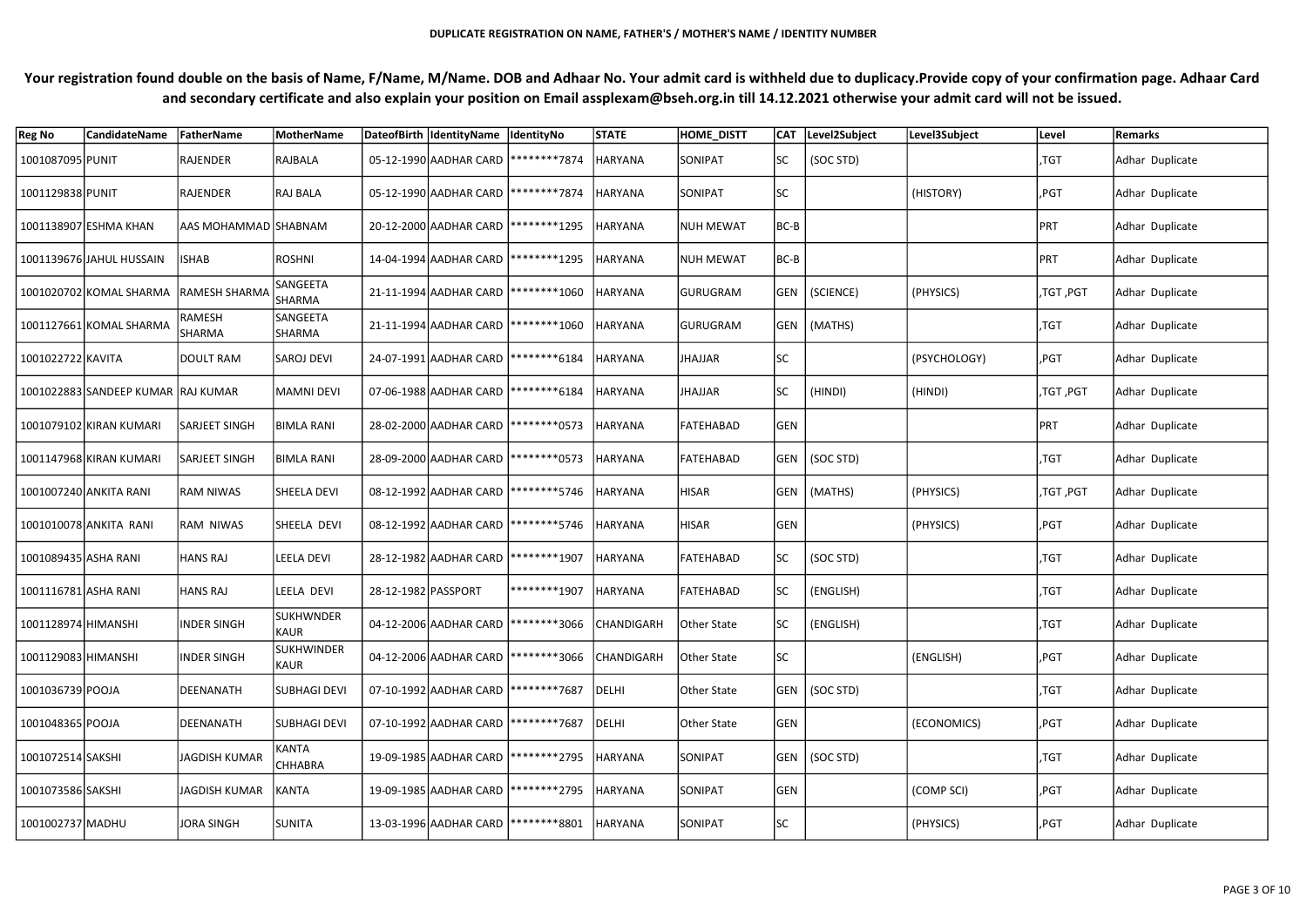| <b>Reg No</b>          | <b>CandidateName</b>     | FatherName                            | MotherName                | DateofBirth  IdentityName  IdentityNo  |                                        | <b>STATE</b>   | <b>HOME DISTT</b> |            | CAT Level2Subject | Level3Subject | Level        | <b>Remarks</b>  |
|------------------------|--------------------------|---------------------------------------|---------------------------|----------------------------------------|----------------------------------------|----------------|-------------------|------------|-------------------|---------------|--------------|-----------------|
| 1001002838 MADHU       |                          | JORA SINGH                            | <b>SUNITA</b>             | 30-03-1996 AADHAR CARD   ******** 8801 |                                        | <b>HARYANA</b> | <b>SONIPAT</b>    | <b>SC</b>  | (MATHS)           |               | ,TGT         | Adhar Duplicate |
|                        | 1001027950 NEERAJ KUMARI | HANS RAJ                              | <b>SANGYA DEVI</b>        | 05-06-2006 AADHAR CARD   ********4024  |                                        | <b>HARYANA</b> | FARIDABAD         | <b>SC</b>  |                   |               | PRT          | Adhar Duplicate |
|                        | 1001076930 NEERAJ KUMARI | HANS RAJ                              | <b>SANGYA DEVI</b>        | 05-06-1997 AADHAR CARD   ******** 4024 |                                        | <b>HARYANA</b> | FARIDABAD         | <b>SC</b>  |                   |               | PRT          | Adhar Duplicate |
| 1001095608 EDIT AS PER | <u>SUNITA KUMARI</u>     | <b>RAVINDER DELETE</b><br><b>FORM</b> | KANTA DEVI                | 16-05-1995 AADHAR CARD   ******** 6798 |                                        | <b>HARYANA</b> | JHAJJAR           |            | (ENGLISH)         | (GEO)         | ,TGT ,PGT    | Adhar Duplicate |
|                        | 1001149418 SONIYA KUMARI | RAVINDER                              | <b>KANTA DEVI</b>         | 16-05-1995 AADHAR CARD   ******** 6798 |                                        | <b>HARYANA</b> | JHAJJAR           |            | GEN   (ENGLISH)   | (GEO)         | ,TGT ,PGT    | Adhar Duplicate |
| 1001020942 ANITA       |                          | SH MAHENDER<br><b>SINGH</b>           | <b>SMT OMPATI</b>         | 13-10-1984 AADHAR CARD   ******** 4907 |                                        | HARYANA        | ROHTAK            |            | (SANSKRIT)        |               | ,TGT         | Adhar Duplicate |
| 1001021535 ANITA       |                          | <b>MAHENDER</b><br><b>SINGH</b>       | <b>OMPATI</b>             | 13-10-1984 AADHAR CARD   ******** 4907 |                                        | <b>HARYANA</b> | ROHTAK            | <b>SC</b>  |                   | (SANSKRIT)    | ,PGT         | Adhar Duplicate |
|                        | 1001151171 SUMER SINGH   | <b>ATTAR SINGH</b>                    | <b>BEHRMO DEVI</b>        | 19-10-1981 AADHAR CARD   ********4171  |                                        | <b>HARYANA</b> | <b>BHIWANI</b>    |            | (ENGLISH)         | (ENGLISH)     | ,TGT ,PGT    | Adhar Duplicate |
|                        | 1001152494 SUMER SINGH   | <b>ATTAR SINGH</b>                    | <b>BAHRMO DEVI</b>        |                                        | 19-10-1991 AADHAR CARD   ******** 4171 | HARYANA        | <b>BHIWANI</b>    | SC         |                   |               | <b>PRT</b>   | Adhar Duplicate |
|                        | 1001014413 CHARAN SINGH  | דחדכ<br>RAMESHWAR<br>21MCH            | <b>SMT PHOOLO</b><br>DEVI |                                        | 19-12-1984 AADHAR CARD   ********3786  | <b>HARYANA</b> | KARNAL            | <b>GEN</b> |                   | (PHY EDU)     | ,PGT         | Adhar Duplicate |
|                        | 1001102148 CHARAN SINGH  | RAMESHWAR<br><b>SINGH</b>             | PHOOLO DEVI               |                                        | 19-12-1984 AADHAR CARD   ********3786  | <b>HARYANA</b> | KARNAL            | SC         | (PHY EDU)         |               | $\sqrt{5}$ , | Adhar Duplicate |
| 1001065454 KULDEEP     |                          | ROHTASH                               | DAYAWANTI<br>DEVI         |                                        | 08-11-1990 AADHAR CARD   ********7716  | <b>HARYANA</b> | HISAR             | GEN        |                   |               | PRT          | Adhar Duplicate |
| 1001072784 KULDEEP     |                          | ROHTASH KUMAF                         | DAYAWANTI<br><b>DEVI</b>  |                                        | 08-11-1990 AADHAR CARD   ********7716  | HARYANA        | HISAR             | <b>SC</b>  | (PHY EDU)         |               | ,TGT         | Adhar Duplicate |
|                        | 1001097971 SEEMA KHARB   | <b>ZILE SINGH</b>                     | NIRMLA DEVI               |                                        | 05-03-1983 AADHAR CARD   ********7870  | <b>HARYANA</b> | FARIDABAD         | <b>GEN</b> |                   | (COMP SCI)    | ,PGT         | Adhar Duplicate |
|                        | 1001131215 SEMA KHARB    | <b>ZILE SINGH</b>                     | NIRMLA DEVI               |                                        | 05-03-1983 AADHAR CARD   ********7870  | HARYANA        | FARIDABAD         | GEN        |                   |               | PRT          | Adhar Duplicate |
| 1001083446 RAJENDER    |                          | BHARAT SINGH                          | RESHMA DEVI               | 01-06-1982 AADHAR CARD   *********1407 |                                        | <b>HARYANA</b> | <b>HISAR</b>      |            | BC-A (SOC STD)    |               | ,TGT         | Adhar Duplicate |
| 1001103240 RAJENDER    |                          | <b>BHARRAT SINGH</b>                  | RESHMA DEVI               | 01-06-1982 AADHAR CARD   *********1407 |                                        | <b>HARYANA</b> | HISAR             |            | BC-A (SOC STD)    |               | ,TGT         | Adhar Duplicate |
|                        | 1001034873 PRITEE YADAV  | PRITEE                                | NIRMALA DEVI              | 05-11-1994 AADHAR CARD   ********9112  |                                        | <b>HARYANA</b> | REWARI            |            | BC-B (SCIENCE)    |               | ,TGT         | Adhar Duplicate |
| 1001105327 PRITEE      |                          | VIDAYANAND                            | NIRMALA DEVI              | 05-11-1994 AADHAR CARD   ********9112  |                                        | <b>HARYANA</b> | REWARI            | BC-B       |                   | (CHEMISTRY)   | ,PGT         | Adhar Duplicate |
| 1001065327 MEGHA       |                          | JASMINDER SINGH SUNITA                |                           | 10-07-1995 AADHAR CARD   ******** 6572 |                                        | <b>HARYANA</b> | KURUKSHETRA       |            | GEN   (SCIENCE)   | (CHEMISTRY)   | ,TGT, PGT    | Adhar Duplicate |
| 1001110961 SHIVANI     |                          | BALBIR                                | <b>SHASHI BALA</b>        |                                        | 13-08-1996 AADHAR CARD   ******** 6572 | <b>HARYANA</b> | KURUKSHETRA       |            | GEN   (MATHS)     | (MATHS)       | ,TGT ,PGT    | Adhar Duplicate |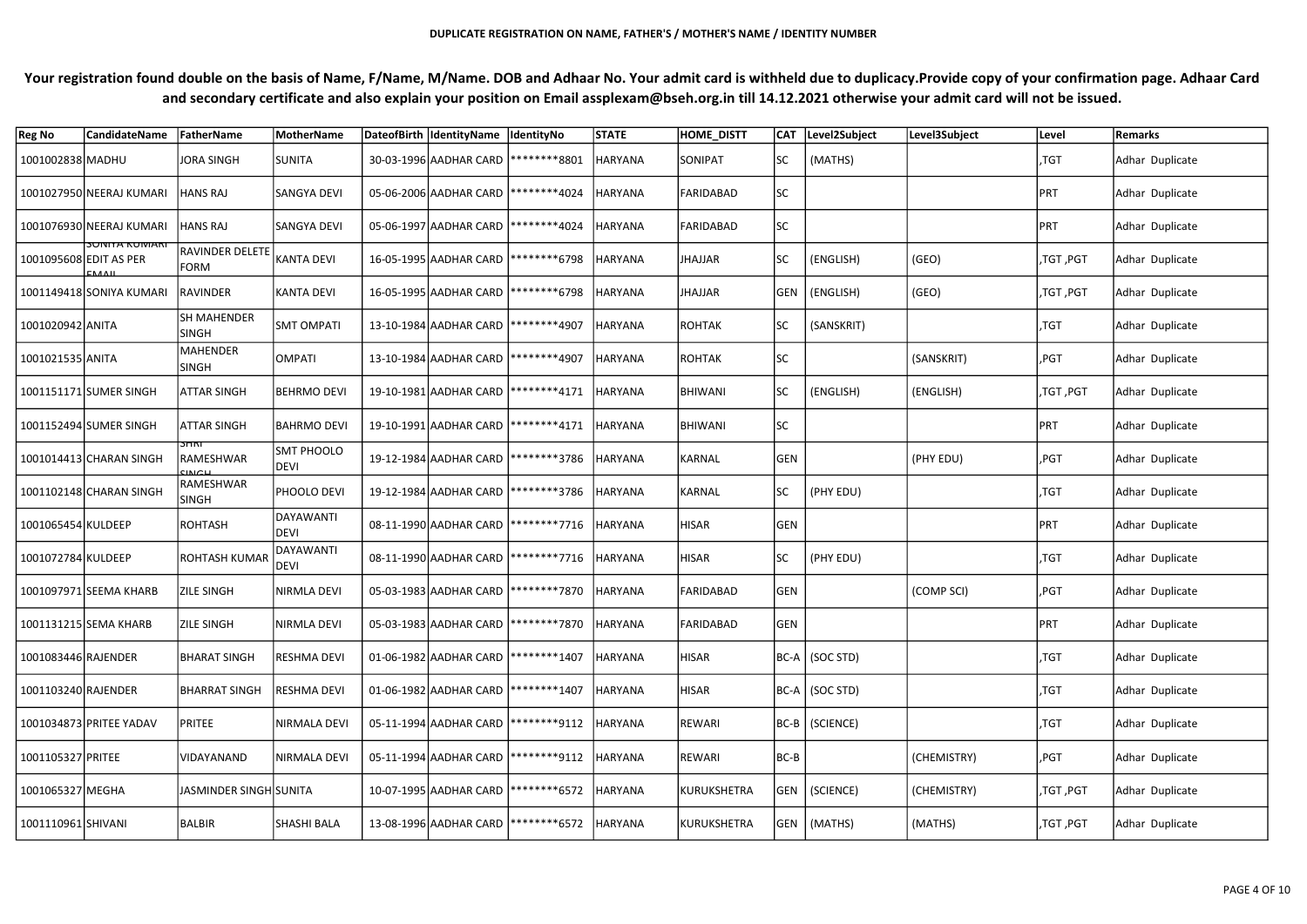| <b>Reg No</b>        | <b>CandidateName</b>                  | FatherName                             | <b>MotherName</b>    | DateofBirth IdentityName  IdentityNo    |                                                                     | <b>STATE</b>             | HOME_DISTT                    |           | CAT Level2Subject | Level3Subject | Level      | Remarks         |
|----------------------|---------------------------------------|----------------------------------------|----------------------|-----------------------------------------|---------------------------------------------------------------------|--------------------------|-------------------------------|-----------|-------------------|---------------|------------|-----------------|
| 1001153604 ANJALI    |                                       | OM PARKASH                             | LALI DEVI            | 11-12-1990 AADHAR CARD   ********* 0203 |                                                                     | <b>HARYANA</b>           | <b>GURUGRAM</b>               |           | BC-B   (MATHS)    |               | ,TGT       | Adhar Duplicate |
| 1001069162 ANJALI    |                                       | <b>OMPRAKASH</b>                       | <b>LALI DEVI</b>     | 11-12-1990 AADHAR CARD   ********* 0203 |                                                                     | <b>HARYANA</b>           | MAHENDRAGARH  BC-B   (MATHS)  |           |                   |               | ,TGT       | Adhar Duplicate |
| 1001097901           | MRS VINITA<br>SHARMA                  | <b>MR NARENDER KU</b><br>SHARMA        | SADHANA DEVI         | 25-08-1990 AADHAR CARD   ******** 5342  |                                                                     | <b>HARYANA</b>           | FARIDABAD                     | GEN       |                   |               | PRT        | Adhar Duplicate |
|                      | 1001106084 VINITA SHARMA              | <b>MR NARENDRA</b><br><b>KU SHARMA</b> | SADHANA DEVI         | 25-08-1990 AADHAR CARD   ******** 5342  |                                                                     | <b>HARYANA</b>           | <b>FARIDABAD</b>              |           | GEN   (SOC STD)   |               | ,TGT       | Adhar Duplicate |
|                      | 1001026591 DEEPIKA RANI               | <b>RAM PHAL</b>                        | <b>RAJ BALA</b>      | 02-11-1989 AADHAR CARD   ******** 6296  |                                                                     | <b>HARYANA</b>           | MAHENDRAGARH   BC-B   (HINDI) |           |                   | (HINDI)       | ,TGT ,PGT  | Adhar Duplicate |
|                      | 1001026777 SUDHIR KUMAR               | LAL CHAND                              | <b>SAROJ DEVI</b>    | 28-09-1985 AADHAR CARD   ******** 6296  |                                                                     | HARYANA                  | MAHENDRAGARH BC-B             |           |                   | (HISTORY)     | $ $ ,PGT   | Adhar Duplicate |
|                      | 1001036786 SANDEEP KUMAR SATBIR       |                                        | <b>INDRO DEVI</b>    | 09-08-1987 AADHAR CARD   ******** 8827  |                                                                     | HARYANA                  | KAITHAL                       | <b>SC</b> |                   | (PHY EDU)     | ,PGT       | Adhar Duplicate |
|                      | 1001044515 SANDEEP KUMAR SATBIR       |                                        | <b>INDRO DEVI</b>    | 09-08-1987 AADHAR CARD   ******** 8827  |                                                                     | <b>HARYANA</b>           | KAITHAL                       |           | GEN   (HINDI)     | (HINDI)       | ,TGT ,PGT  | Adhar Duplicate |
|                      | 1001105384 HARIKESH SINGH             | <b>SRINARAYAN</b><br><b>SINGH</b>      | <b>URMILA DEVI</b>   |                                         | 09-03-1992 AADHAR CARD   ********* 0192   UTTAR PRADESH Other State |                          |                               |           | GEN (PHY EDU)     |               | ,TGT       | Adhar Duplicate |
|                      | 1001105385 HARIKESH SINGH             | SRINARAYAN<br><b>SINGH</b>             | URMILA               |                                         | 09-03-1992 AADHAR CARD   ********* 0192                             | UTTAR PRADESHOther State |                               | GEN       |                   | (PHY EDU)     | ,PGT       | Adhar Duplicate |
|                      | 1001115357 MAHESH KUMAR SUBHASH       |                                        | ANJU                 |                                         | 10-11-1985 AADHAR CARD   ********7536                               | HARYANA                  | <b>NUH MEWAT</b>              |           | GEN (ENGLISH)     | (HISTORY)     | ,TGT ,PGT  | Adhar Duplicate |
|                      | 1001115358 WASEEM AKRAM ZAKIR HUSSAIN |                                        | NIYAMATI             |                                         | 05-07-1989 AADHAR CARD   ********7536                               | <b>HARYANA</b>           | <b>NUH MEWAT</b>              |           | BC-B (ENGLISH)    | (HISTORY)     | ,TGT ,PGT  | Adhar Duplicate |
| 1001089439 SHAKUNTLA |                                       | MAHIPAL                                | <b>SHAKUNTLA</b>     | 28-06-1994 AADHAR CARD   ********7492   |                                                                     | <b>HARYANA</b>           | FARIDABAD                     | $BC-B$    |                   |               | PRT        | Adhar Duplicate |
| 1001099685 SHASHI    |                                       | MAHIPAL                                | SHAKUNTLA            |                                         | 28-06-1994 AADHAR CARD   ********7492                               | <b>HARYANA</b>           | FARIDABAD                     | $BC-B$    |                   |               | PRT        | Adhar Duplicate |
| 1001051064 ASHWANI   |                                       | SURENDER SINGH RAJBALA                 |                      | 02-07-1995 AADHAR CARD   ******** 5619  |                                                                     | <b>HARYANA</b>           | CHARKHI DADRI                 |           | GEN   (SCIENCE)   | (CHEMISTRY)   | ,TGT ,PGT  | Adhar Duplicate |
| 1001036687 JYOTI     |                                       | <b>NARESH KUMAR</b>                    | SUSHILA DEVI         | 02-11-1996 AADHAR CARD   ******** 5619  |                                                                     | <b>HARYANA</b>           | BHIWANI                       |           | GEN (SCIENCE)     | (GEO)         | ,TGT ,PGT  | Adhar Duplicate |
| 1001050678 SONAM     |                                       | <b>SURESH</b>                          | SATWANTI             | 27-04-1998 AADHAR CARD   ********9282   |                                                                     | <b>HARYANA</b>           | JHAJJAR                       | SC        | (SCIENCE)         |               | ,TGT       | Adhar Duplicate |
| 1001076140 SARGAM    |                                       | <b>SURESH KUMAR</b>                    | <b>SATWANTI DEVI</b> | 06-06-1996 AADHAR CARD   ********9282   |                                                                     | <b>HARYANA</b>           | JHAJJAR                       | SC        | (SCIENCE)         | (BIOLOGY)     | ,TGT, PGT  | Adhar Duplicate |
|                      | 1001029436 SAROON KHAN                | <b>ILIYAS KHAN</b>                     | SAMEENA              | 02-03-1985 AADHAR CARD   ********3817   |                                                                     | <b>HARYANA</b>           | NUH MEWAT                     | $BC-B$    |                   | (URDU)        | ,PGT       | Adhar Duplicate |
|                      | 1001110457 SAROON KHAN                | <b>ILIYAS</b>                          | SAMEENA              | 02-03-1985 AADHAR CARD   ********3817   |                                                                     | <b>HARYANA</b>           | NUH MEWAT                     |           | BC-B   (SCIENCE)  |               | TGT, PRT   | Adhar Duplicate |
|                      | 1001115458 ABDUL KHALID               | <b>ILIYAS KHAN</b>                     | SAMEENA              | 06-06-1987 AADHAR CARD   ******** 3817  |                                                                     | <b>HARYANA</b>           | NUH MEWAT                     | $BC-B$    |                   |               | <b>PRT</b> | Adhar Duplicate |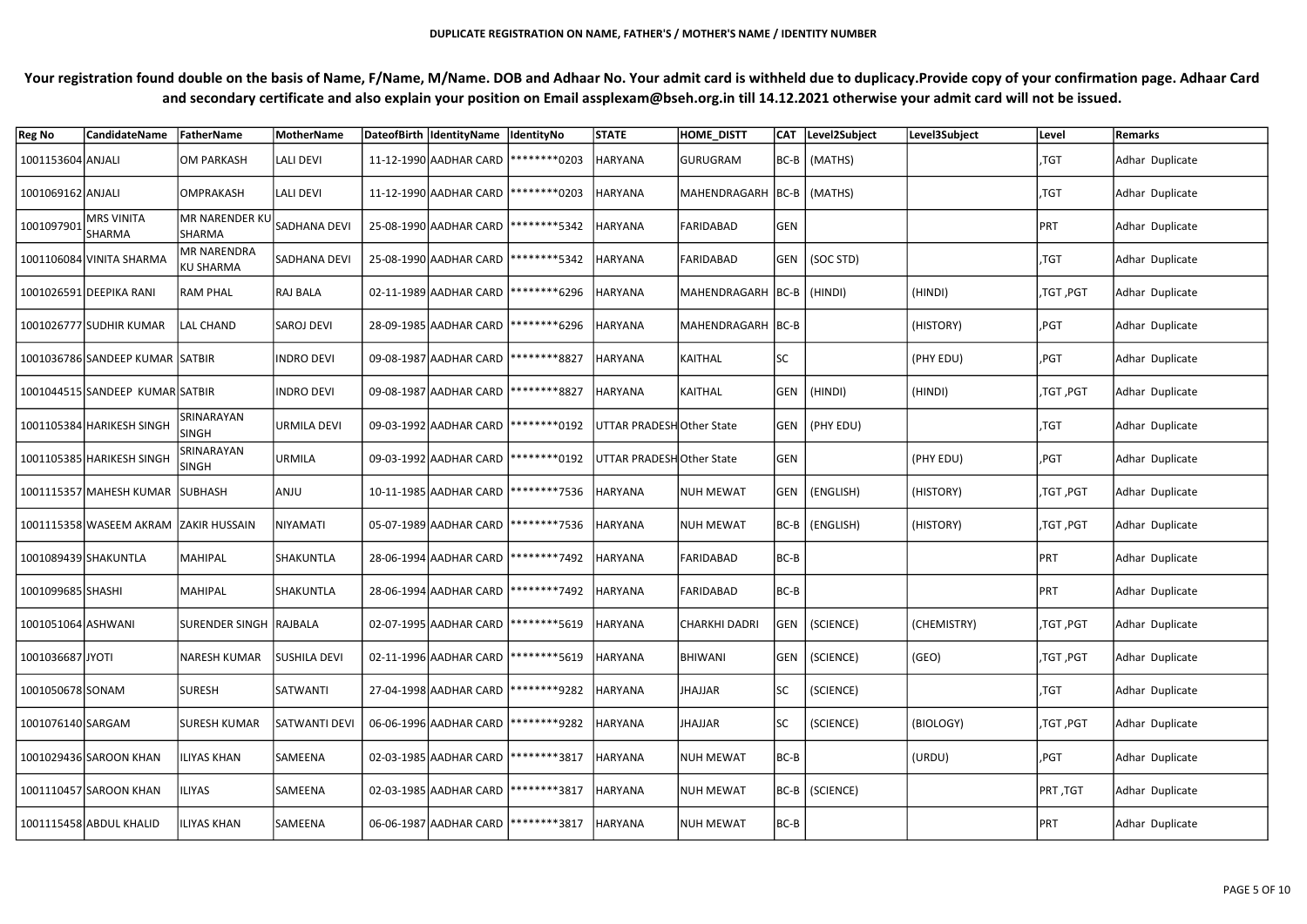| <b>Reg No</b>                 | <b>CandidateName</b>     | FatherName                       | <b>MotherName</b>   | DateofBirth  IdentityName  IdentityNo  |                                                  | <b>STATE</b>      | <b>HOME DISTT</b>    |            | CAT Level2Subject | Level3Subject | Level     | Remarks         |
|-------------------------------|--------------------------|----------------------------------|---------------------|----------------------------------------|--------------------------------------------------|-------------------|----------------------|------------|-------------------|---------------|-----------|-----------------|
| 1001148018                    | <b>SWEETY</b><br>CHAUHAN | OM PARKASH                       | NARESH KUMARI       | 15-09-1978 AADHAR CARD  ********8581   |                                                  | <b>HARYANA</b>    | KAITHAL              | <b>SC</b>  |                   | (POL SCI)     | ,PGT      | Adhar Duplicate |
|                               | 1001135279 SUMAN DEVI    | BACHAN LAL                       | <b>PURAN DEVI</b>   | 08-09-1991 AADHAR CARD   ********8581  |                                                  | <b>HARYANA</b>    | KURUKSHETRA          | <b>SC</b>  |                   |               | PRT       | Adhar Duplicate |
| 1001065642 VINEET             |                          | <b>JAIBHAGWAN</b>                | <b>BABITA RANI</b>  | 31-08-1996 AADHAR CARD   ******** 1193 |                                                  | <b>HARYANA</b>    | HISAR                |            | GEN   (SOC STD)   | (HISTORY)     | ,TGT ,PGT | Adhar Duplicate |
| 1001128471 VINEET             |                          | JAI BHAGWAN                      | <b>BABITA RANI</b>  | 31-08-1996 AADHAR CARD   ******** 1193 |                                                  | <b>HARYANA</b>    | <b>HISAR</b>         |            | GEN   (ENGLISH)   |               | ,TGT      | Adhar Duplicate |
| 1001116316 MINAKSHI           |                          | RANBIR SINGH                     | KIRANA DEVI         | 28-10-1991 AADHAR CARD   ******** 8807 |                                                  | <b>HARYANA</b>    | YAMUNA NAGAR         | <b>GEN</b> |                   | (POL SCI)     | ,PGT      | Adhar Duplicate |
| 1001116739 MINKASHI           |                          | <b>RANBIR SINGH</b>              | <b>KIRANA DEVI</b>  | 28-10-1991 AADHAR CARD   ******** 8807 |                                                  | <b>HARYANA</b>    | YAMUNA NAGAR         |            | GEN   (SOC STD)   |               | ,TGT      | Adhar Duplicate |
| 1001033708 SUDESH             |                          | <b>HAWA SINGH</b>                | KAMLA DEVI          | 05-09-1993 AADHAR CARD   ******** 6013 |                                                  | <b>HARYANA</b>    | KARNAL               | <b>GEN</b> |                   | (PHY EDU)     | ,PGT      | Adhar Duplicate |
| 1001088889 SUDESH             |                          | HAWA SINGH                       | KAMLADEVI           | 05-09-1993 AADHAR CARD   ******** 6013 |                                                  | <b>HARYANA</b>    | KARNAL               |            | GEN   (PHY EDU)   |               | ,TGT      | Adhar Duplicate |
|                               | 1001038945 KAVITA YADAV  | ACHHELAL YADAV  SHARDA YADAV     |                     |                                        | 25-11-1982 AADHAR CARD   ********7835            | <b>HARYANA</b>    | ROHTAK               | GEN        |                   | (HINDI)       | ,PGT      | Adhar Duplicate |
|                               | 1001117603 KAVITA YADAV  | ACHHE LAL YADAV SHARDA DEVI      |                     |                                        | 25-11-1982 AADHAR CARD   ********7835            | HARYANA           | ROHTAK               | <b>GEN</b> |                   | (POL SCI)     | ,PGT      | Adhar Duplicate |
|                               | 1001028485 PAWAN KUMAR   | <b>BODHILAL MAHTO SURJI DEVI</b> |                     |                                        | 04-03-1997 AADHAR CARD   ******** 4599           | JHARKHAND         | Other State          | BC-A       |                   |               | PRT       | Adhar Duplicate |
|                               | 1001028581 PAWAM KUMAR   | <b>BODHILAL MAHTO SURJI DEVI</b> |                     |                                        | 04-03-1997 AADHAR CARD   ******** 4599           | JHARKHAND         | Other State          |            | BC-A   (SCIENCE)  |               | ,TGT      | Adhar Duplicate |
| 1001015962 VIKASH             |                          | <b>SUBHASH</b><br><b>CHANDER</b> | <b>ANJANA DEVI</b>  | 28-12-1984 AADHAR CARD   ********7852  |                                                  | <b>HARYANA</b>    | HISAR                | <b>GEN</b> |                   | (ENGLISH)     | ,PGT      | Adhar Duplicate |
| 1001067045 VIKASH             |                          | <b>SUBHASH</b><br><b>CHANDER</b> | <b>AJNANA DEVI</b>  |                                        | 28-11-1983 AADHAR CARD   ********7852            | <b>HARYANA</b>    | <b>HISAR</b>         | <b>SC</b>  | (PHY EDU)         | (PHY EDU)     | ,TGT ,PGT | Adhar Duplicate |
| 1001104589 PREETI<br>DHANKHAR |                          | PREM DHANKHAR USHA DEVI          |                     |                                        | 29-07-1995 AADHAR CARD   *********6718   HARYANA |                   | ROHTAK               | GEN        |                   | (MATHS)       | ,PGT      | Adhar Duplicate |
| 1001100651 SHILPA             |                          | RAMMEHAR                         | KAMLESH             |                                        | 08-12-1995 AADHAR CARD   ********6718            | <b>CHANDIGARH</b> | Other State          | <b>GEN</b> |                   | (COMP SCI)    | ,PGT      | Adhar Duplicate |
| 1001025819 NIKITA             |                          | <b>JAIBHAGWAN</b>                | PINKI DEVI          | 12-03-1998 AADHAR CARD   ******** 2739 |                                                  | <b>HARYANA</b>    | JIND                 |            | GEN   (MATHS)     |               | ,TGT      | Adhar Duplicate |
| 1001080226 NIKITA             |                          | <b>JAI BHAGWAN</b>               | PINKI DEVI          | 12-03-1998 AADHAR CARD   ******** 2739 |                                                  | <b>HARYANA</b>    | JIND                 | GEN        |                   | (MATHS)       | ,PGT      | Adhar Duplicate |
|                               | 1001077617 YOGESH KUMAR  | JAI NARAYAN                      | <b>BHARPAI DEVI</b> | 27-03-1993 AADHAR CARD   ******** 8020 |                                                  | <b>HARYANA</b>    | <b>CHARKHI DADRI</b> | SC         |                   | (PHY EDU)     | ,PGT      | Adhar Duplicate |
| 1001077990 YOGESH             |                          | <b>JAI NARAYAN</b>               | <b>BHARPAI DEVI</b> | 27-03-1993 AADHAR CARD   ********8020  |                                                  | <b>HARYANA</b>    | <b>CHARKHI DADRI</b> | lsc        | (PHY EDU)         |               | $ $ ,TGT  | Adhar Duplicate |
|                               | 1001105281 SHASHI BALA   | RAJKUMAR                         | <b>SUNITA RANI</b>  |                                        | 22-07-1995 AADHAR CARD   ********8707            | HARYANA           | FATEHABAD            | <b>SC</b>  | (SCIENCE)         |               | ,TGT      | Adhar Duplicate |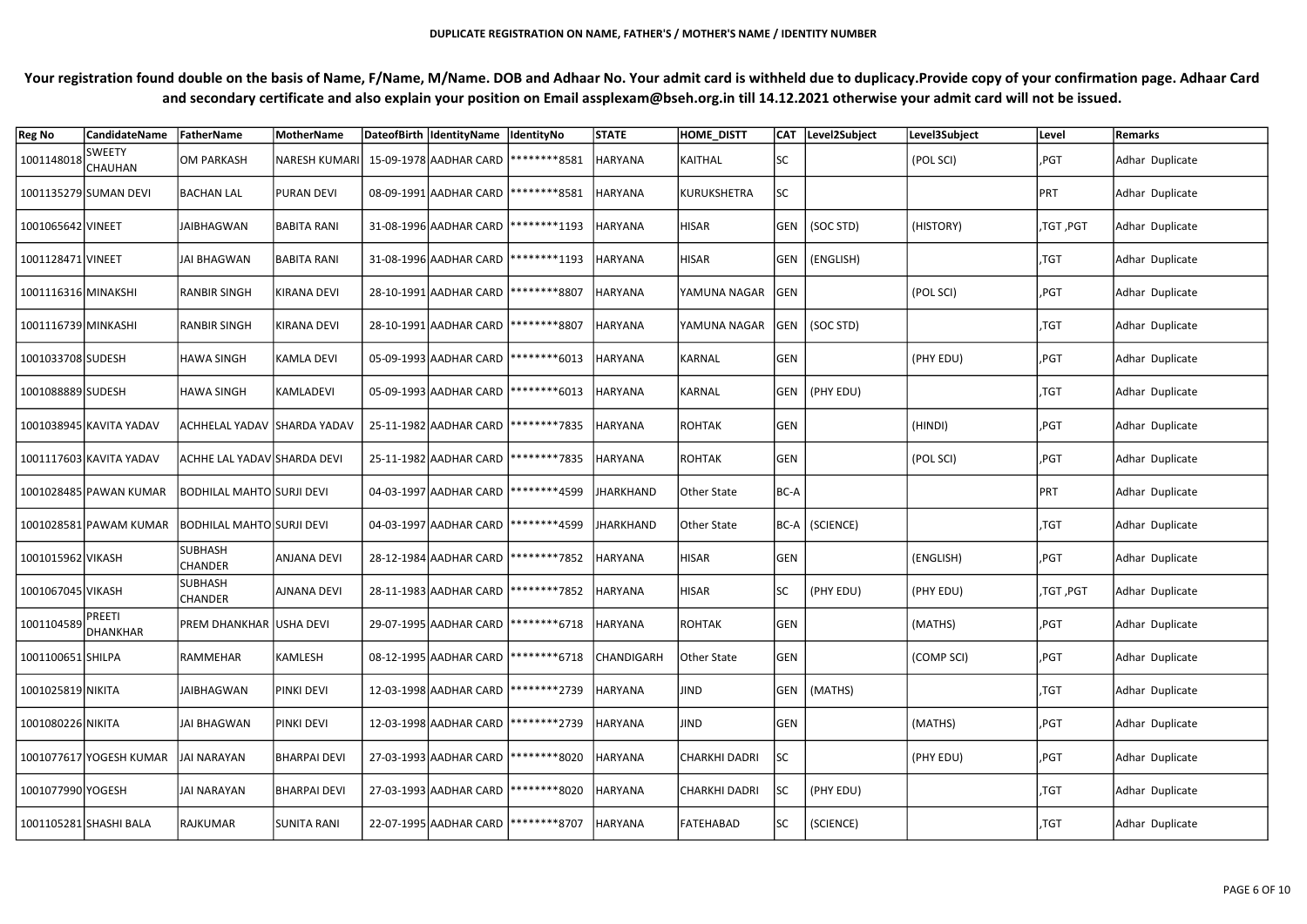| <b>Reg No</b>      | <b>CandidateName</b>                    | FatherName                     | <b>MotherName</b>             | DateofBirth  IdentityName  IdentityNo   |                                         | <b>STATE</b>   | <b>HOME_DISTT</b>    |            | CAT Level2Subject | Level3Subject | Level      | Remarks         |
|--------------------|-----------------------------------------|--------------------------------|-------------------------------|-----------------------------------------|-----------------------------------------|----------------|----------------------|------------|-------------------|---------------|------------|-----------------|
|                    | 1001006947 SHASHI BALA                  | <b>RAJ KUMAR</b>               | <b>SUNITA RANI</b>            | 22-07-1995 AADHAR CARD   ********8707   |                                         | <b>HARYANA</b> | <b>HISAR</b>         | SC         | (MATHS)           |               | ,TGT       | Adhar Duplicate |
|                    | 1001066815 DEEPAK KUMAR                 | <b>MAHAVIR SINGH</b>           | <b>RAJBALA DEVI</b>           | 01-01-1982 AADHAR CARD   ********* 0493 |                                         | <b>HARYANA</b> | ROHTAK               | lsc i      | (SOC STD)         | (HISTORY)     | ,TGT, PGT  | Adhar Duplicate |
|                    | 1001066827 DEEPAK KUMAR                 | MAHAVIR SINGH                  | RAJ DEVI.                     |                                         | 01-01-1982 AADHAR CARD   *********0493  | <b>HARYANA</b> | SONIPAT              | <b>SC</b>  |                   |               | PRT        | Adhar Duplicate |
|                    | 1001114698 ANITA KUMARI                 | DILBAG                         | <b>HOSHYARI DEVI</b>          |                                         | 05-05-1991 AADHAR CARD   ********* 0576 | <b>HARYANA</b> | KAITHAL              | <b>SC</b>  |                   | (ECONOMICS)   | ,PGT       | Adhar Duplicate |
|                    | 1001129378 ANITA KUMARI                 | DILBAG                         | HOSHIYARI DEVI                |                                         | 05-05-1991 AADHAR CARD   *********0576  | HARYANA        | KAITHAL              |            | (MATHS)           |               | ,TGT       | Adhar Duplicate |
|                    | 1001122770 GULAB SINGH                  | <b>VEDPRAKASH</b>              | KAUSHALYA<br>DEVI             |                                         | 07-08-1990 AADHAR CARD   ******** 3578  | HARYANA        | KARNAL               | SC.        |                   | (POL SCI)     | ,PGT       | Adhar Duplicate |
|                    | 1001134023 GULAB SINGH                  | <b>VED PRAKASH</b>             | KAUSHALYA<br>DEVI             |                                         | 07-08-1990 AADHAR CARD   ********3578   | HARYANA        | KARNAL               | SC.        |                   | (POL SCI)     | ,PGT       | Adhar Duplicate |
|                    | 1001077159 ANGREJ SINGH                 | RAGHUVIR SINGH KAMLA DEVI      |                               |                                         | 20-12-1991 AADHAR CARD   *********1336  | <b>HARYANA</b> | KURUKSHETRA          | <b>GEN</b> |                   |               | <b>PRT</b> | Adhar Duplicate |
|                    | 1001116549 ANGREJ SINGH                 | SHRI RAGHUVIR<br><b>SINGH</b>  | <b>KAMLA DEVI</b>             |                                         | 20-12-1991 AADHAR CARD   ********1336   | <b>HARYANA</b> | KURUKSHETRA          |            | GEN   (PHY EDU)   |               | ,TGT       | Adhar Duplicate |
| 1001075893 SANDEEP |                                         | RATIRAM                        | ANGURI                        |                                         | 15-03-1997 AADHAR CARD   ********3696   | <b>HARYANA</b> | JIND                 | GEN        |                   |               | PRT        | Adhar Duplicate |
| 1001134561 SANDEEP |                                         | RATI RAM                       | ANGURI                        |                                         | 15-03-1997 AADHAR CARD   ********3696   | HARYANA        | JIND                 | SC         |                   | (HM SCI)      | ,PGT       | Adhar Duplicate |
|                    | 1001153645 TRIPTI GOSWAMI               | <b>BAJRANG PURI</b><br>GOSWAMI | <b>CHUNNI DEVI</b><br>GOSWAMI |                                         | 11-11-1994 AADHAR CARD   ******** 5136  | RAJASTHAN      | Other State          | GEN        |                   | (CHEMISTRY)   | ,PGT       | Adhar Duplicate |
|                    | 1001154257 TRIPTI GOSWAMI               | <b>BAJRANG PURI</b><br>GOSWAMI | <b>CHUNNI DEVI</b>            |                                         | 11-11-1994 AADHAR CARD   ******** 5136  | RAJASTHAN      | Other State          |            | GEN   (SCIENCE)   |               | ,TGT       | Adhar Duplicate |
| 1001115433 SHAKEEL |                                         | RATMAL                         | RAHMATI                       |                                         | 11-08-1991 AADHAR CARD   ********3038   | <b>HARYANA</b> | NUH MEWAT            | BC-B       |                   | (COMP SCI)    | ,PGT       | Adhar Duplicate |
| 1001115443 NORIN   |                                         | RAHEESH KHAN                   | <b>JUBEDA</b>                 |                                         | 03-05-1998 AADHAR CARD   ********3038   | <b>HARYANA</b> | <b>NUH MEWAT</b>     | BC-B       |                   |               | PRT        | Adhar Duplicate |
|                    | 1001069407 PARASH RAM                   | <b>SHIV RAM</b>                | SHANTI                        |                                         | 03-09-1982 AADHAR CARD   ********3640   | <b>HARYANA</b> | PALWAL               | <b>GEN</b> |                   | (HISTORY)     | ,PGT       | Adhar Duplicate |
|                    | 1001105377 PARASHRAM                    | <b>SHIV RAM</b>                | SHANTI                        |                                         | 03-09-1982 AADHAR CARD   ********3640   | <b>HARYANA</b> | PALWAL               | GEN        |                   |               | PRT        | Adhar Duplicate |
|                    | 1001061424 DIVYA MITTAL                 | PARVEEN KUMAR<br>MITTAL        | SEEMA MITTAL                  |                                         | 08-12-1989 AADHAR CARD   ******** 4305  | <b>HARYANA</b> | SONIPAT              |            | GEN   (MATHS)     |               | ,TGT       | Adhar Duplicate |
|                    | 1001061784 DIVYA MITTAL                 | <b>PARVEEN KUMAR</b><br>MITTAL | <b>SEEME MITTAL</b>           |                                         | 08-12-1989 AADHAR CARD   ******** 4305  | HARYANA        | SONIPAT              | GEN        |                   | (COMP SCI)    | ,PGT       | Adhar Duplicate |
|                    | 1001078052 PRAVEEN KUMAR  DARIYAV SINGH |                                | KANTA                         |                                         | 07-01-1994 AADHAR CARD   ******** 2006  | HARYANA        | <b>CHARKHI DADRI</b> | SC         |                   | (PHY EDU)     | ,PGT       | Adhar Duplicate |
|                    | 1001081890 PRAVEEN KUMAR DARIYAV SINGH  |                                | <b>KANTA DEVI</b>             |                                         | 07-01-1994 AADHAR CARD   ******** 2006  | HARYANA        | <b>CHARKHI DADRI</b> | SC         | (SCIENCE)         |               | ,TGT       | Adhar Duplicate |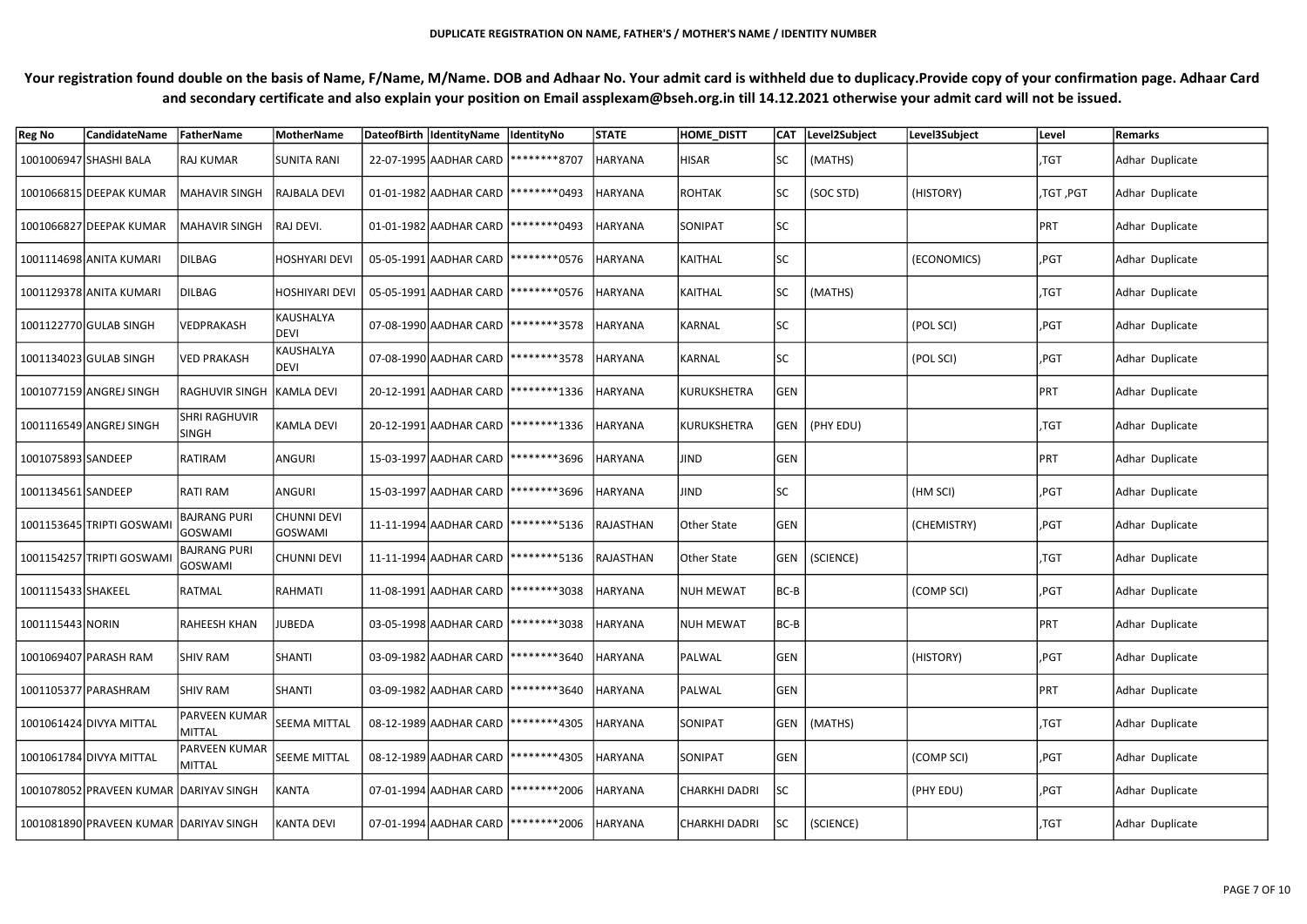| <b>Reg No</b>         | <b>CandidateName</b>                   | FatherName                 | <b>MotherName</b>         | DateofBirth IdentityName IdentityNo    |                                                 | <b>STATE</b>   | <b>HOME DISTT</b>    |            | CAT Level2Subject | Level3Subject | Level        | Remarks         |
|-----------------------|----------------------------------------|----------------------------|---------------------------|----------------------------------------|-------------------------------------------------|----------------|----------------------|------------|-------------------|---------------|--------------|-----------------|
| 1001063231 RAJKAPOOR  |                                        | RADHE SHYAM                | KAMLESH                   |                                        | 17-12-1985 AADHAR CARD   ********7296           | <b>HARYANA</b> | JHAJJAR              | BC-A       |                   | (ENGLISH)     | ,PGT         | Adhar Duplicate |
| 1001061036 GUDDI BAI  |                                        | DHANPAT                    | <b>BASANTI DEVI</b>       |                                        | 13-10-1981 AADHAR CARD   ********7296           | <b>HARYANA</b> | <b>CHARKHI DADRI</b> | <b>SC</b>  |                   | (SANSKRIT)    | ,PGT         | Adhar Duplicate |
| 1001074436 ASHWANI    |                                        | <b>SAHIB SINGH</b>         | <b>BIRMATI</b>            |                                        | 01-01-1983 AADHAR CARD   ******** 9690          | <b>HARYANA</b> | SONIPAT              | GEN        |                   | (PHY EDU)     | ,PGT         | Adhar Duplicate |
| 1001122913 ASHWANI    |                                        | <b>SAHIB SINGH</b>         | <b>BIRMATI</b>            | 01-01-1984 AADHAR CARD   ********9690  |                                                 | <b>HARYANA</b> | <b>SONIPAT</b>       |            | GEN   (PHY EDU)   |               | ,TGT         | Adhar Duplicate |
|                       | 1001021584 JIGYASA SINGH               | JAGDEEP SINGH              | <b>GULSHAN RANI</b>       | 27-01-2000 AADHAR CARD   ******** 9652 |                                                 | <b>HARYANA</b> | <b>HISAR</b>         | <b>GEN</b> |                   |               | PRT          | Adhar Duplicate |
|                       | 1001151142 JIGYASA SINGH               | JAGDEEP SINGH              | <b>GULSHAN</b>            | 27-01-2000 AADHAR CARD   ********9652  |                                                 | <b>HARYANA</b> | <b>HISAR</b>         |            | GEN   (SOC STD)   | (GEO)         | ,TGT ,PGT    | Adhar Duplicate |
| 1001087776 SANDESH    |                                        | <b>SANT RAM</b>            | <b>SUNHARI DEVI</b>       | 21-01-1981 AADHAR CARD   ******** 2423 |                                                 | <b>HARYANA</b> | AMBALA               | <b>SC</b>  | (SOC STD)         |               | ,TGT         | Adhar Duplicate |
| 1001088255 SANDESH    |                                        | <b>SANT RAM</b>            | SUNHARI DEVI              | 21-01-1981 AADHAR CARD   ******** 2423 |                                                 | <b>HARYANA</b> | AMBALA               | SC         |                   | (ENGLISH)     | $ $ ,PGT     | Adhar Duplicate |
| 1001095343 SAPNA DEVI |                                        | <b>RAM KUMAR</b>           | JAVANTRI                  |                                        | 06-11-1997 AADHAR CARD   ********7013           | HARYANA        | KURUKSHETRA          |            | BC-A (ENGLISH)    |               | ,TGT         | Adhar Duplicate |
| 1001085470            | <b>LAKHWINDER</b><br>` KAUR            | JAGDISH SINGH              | <b>CHARANJEET</b><br>KAUR |                                        | 19-09-1995 AADHAR CARD   ********7013           | HARYANA        | AMBALA               | <b>SC</b>  | (ENGLISH)         |               | ,TGT         | Adhar Duplicate |
| 1001038568 POONAM     |                                        | <b>SATYAVIR SINGH</b>      | <b>BIMLA DEVI</b>         |                                        | 25-01-1984 AADHAR CARD   ********3738           | <b>HARYANA</b> | <b>REWARI</b>        |            | BC-B (SOC STD)    |               | $ $ ,TGT     | Adhar Duplicate |
| 1001081269 POONAM     |                                        | SATYAVIR SINGH             | <b>BIMLA DEVI</b>         | 25-01-1984 AADHAR CARD   ********3738  |                                                 | <b>HARYANA</b> | REWARI               | BC-B       |                   | (POL SCI)     | ,PGT         | Adhar Duplicate |
|                       | 1001108137 POOJA VALMIK                | HARPHOOL SINGH VIMALA DEVI |                           | 05-06-1993 AADHAR CARD   ******** 8297 |                                                 | <b>HARYANA</b> | REWARI               | SC         | (SANSKRIT)        |               | ,TGT         | Adhar Duplicate |
|                       | 1001106922 POOJA VALMIK                | HARPHOOL SINGH VIMLA DEVI  |                           |                                        | 05-06-1993 AADHAR CARD   ********8297           | RAJASTHAN      | Other State          | <b>SC</b>  | (SANSKRIT)        |               | ,TGT         | Adhar Duplicate |
|                       | 1001138471 KIRANDEEP KAUR              | SUKHMANDER<br><b>SINGH</b> | GURVINDER<br>KAUR         |                                        | 13-01-1995 AADHAR CARD   ********7771   HARYANA |                | <b>SIRSA</b>         |            | GEN   (MATHS)     |               | $\sqrt{5}$ , | Adhar Duplicate |
|                       | 1001154253 MANPREET KAUR KULWANT SINGH |                            | <b>RAJWANT KAUR</b>       | 21-09-1995 AADHAR CARD   ********7771  |                                                 | <b>HARYANA</b> | <b>SIRSA</b>         |            | GEN   (SOC STD)   |               | ,TGT         | Adhar Duplicate |
|                       | 1001128937 MUNESH KUMAR MAHABIR        |                            | SHAKUNTLA<br>DEVI         | 01-08-1993 AADHAR CARD   ******** 5081 |                                                 | <b>HARYANA</b> | <b>BHIWANI</b>       |            | GEN   (PHY EDU)   |               | ,TGT         | Adhar Duplicate |
|                       | 1001110036 MUNESH KUMAR MAHABIR        |                            | SHAKUNTALA<br>DEVI        | 01-08-1993 AADHAR CARD   ******** 5081 |                                                 | <b>HARYANA</b> | NUH MEWAT            | GEN        |                   | (PHY EDU)     | ,PGT         | Adhar Duplicate |
|                       | 1001074862 DINESH KUMAR                | OM PRAKASH                 | SHAKUNTLA                 | 15-09-1983 AADHAR CARD   ********8339  |                                                 | <b>HARYANA</b> | PALWAL               | GEN        |                   | (HISTORY)     | ,PGT         | Adhar Duplicate |
|                       | 1001112654 DINESH KUMAR                | OM PRAKASH                 | SHAKUNTLA                 | 15-09-1983 AADHAR CARD   ********8339  |                                                 | <b>HARYANA</b> | PALWAL               |            | GEN   (SOC STD)   |               | $ $ ,TGT     | Adhar Duplicate |
|                       | 1001000399 HARDEV SHARMA               | HARIRAM<br>SHARMA          | SRIWATI DEVI              |                                        | 12-07-1992 AADHAR CARD   ******** 6029          | HARYANA        | GURUGRAM             | GEN        |                   | (PSYCHOLOGY)  | $ $ ,PGT     | Adhar Duplicate |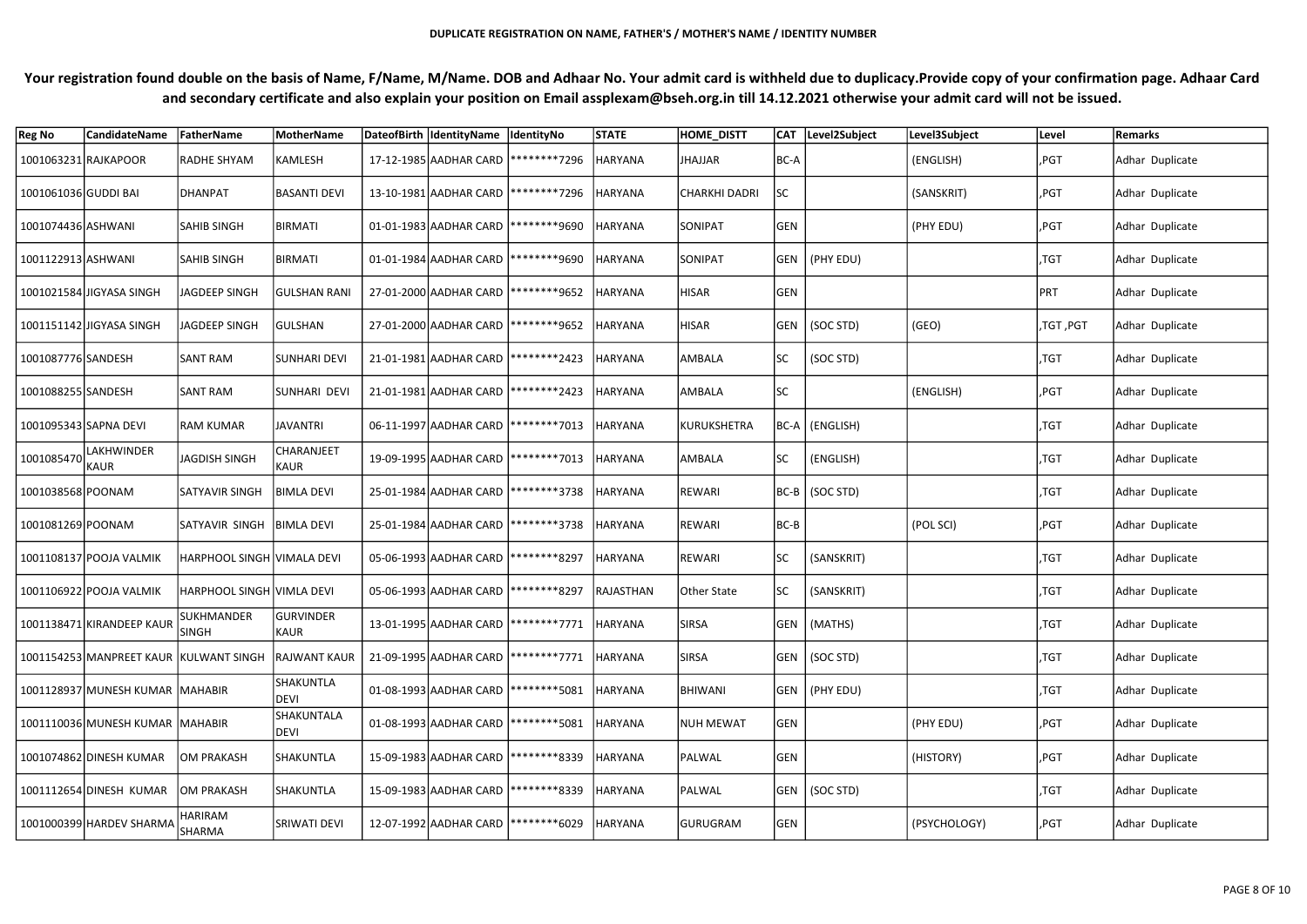| <b>Reg No</b>      | <b>CandidateName</b>      | FatherName                       | MotherName           |                     | DateofBirth  IdentityName  IdentityNo   |                                          | <b>STATE</b>   | <b>HOME_DISTT</b> |            | CAT Level2Subject       | Level3Subject        | Level     | Remarks                                |
|--------------------|---------------------------|----------------------------------|----------------------|---------------------|-----------------------------------------|------------------------------------------|----------------|-------------------|------------|-------------------------|----------------------|-----------|----------------------------------------|
|                    | 1001147515 HARDEV SHARMA  | <b>HARI RAM</b><br><b>SHARMA</b> | SRIWATI              |                     | 12-07-1992 AADHAR CARD   ******** 6029  |                                          | <b>HARYANA</b> | KARNAL            |            | GEN   (PHY EDU)         |                      | ,TGT      | Adhar Duplicate                        |
| 1001011599 PAWAN   |                           | <b>CHHOTU SEN</b>                | <b>NAINI</b>         |                     |                                         | 14-04-2001 AADHAR CARD   ******** * 0150 | RAJASTHAN      | Other State       |            | GEN   (SOC STD)         |                      | ,TGT      | Adhar Duplicate                        |
| 1001156136 PAWAN   |                           | <b>CHHOTU SAIN</b>               | <b>NAINI</b>         |                     | 14-04-2001 AADHAR CARD   ********* 0150 |                                          | RAJASTHAN      | Other State       | GEN        |                         |                      | PRT       | Adhar Duplicate                        |
| 1001040126 ANIL    |                           | HANSRAJ                          | <b>VIDYA DEVI</b>    |                     | 15-03-1994 AADHAR CARD   ******** 2039  |                                          | <b>HARYANA</b> | <b>HISAR</b>      | <b>SC</b>  |                         |                      | PRT       | Name+Father+Mother+dob                 |
| 1001082313 ANIL    |                           | HANSRAJ                          | <b>VIDYA DEVI</b>    | 15-03-1994 PAN CARD |                                         | ********499R                             | HARYANA        | <b>HISAR</b>      | <b>SC</b>  |                         |                      | PRT       | Name+Father+Mother+dob                 |
| 1001020890 MANJU   |                           | DHARAMPAL                        | <b>BIRMATI DEVI</b>  |                     |                                         | 14-01-1995 AADHAR CARD   ******** 4935   | <b>HARYANA</b> | <b>JIND</b>       | GEN        |                         | (PHY EDU)            | ,PGT      | Name+Father+Mother+dob                 |
| 1001137839 MANJU   |                           | DHARAMPAL                        | <b>BIRMATI DEVI</b>  | 14-01-1995 PAN CARD |                                         | *********427G HARYANA                    |                | JIND              |            | GEN   (PHY EDU)         | (PHY EDU)            |           | PRT, TGT, PGT   Name+Father+Mother+dob |
|                    | 1001102875 AMIT KUMAR     | VIJAY KUMAR                      | <b>SANTOSH DEVI</b>  |                     |                                         | 02-04-1993 AADHAR CARD   ********3131    | <b>HARYANA</b> | MAHENDRAGARH BC-B |            |                         | (PHYSICS)            | ,PGT      | Name+Father+Mother+dob                 |
|                    | 1001152907 AMIT KUMAR     | <b>VIJAY KUMAR</b>               | <b>SANTOSH DEVI</b>  | 02-04-1993 PAN CARD |                                         | *********958M HARYANA                    |                | MAHENDRAGARH GEN  |            |                         | (PHYSICS)            | ,PGT      | Name+Father+Mother+dob                 |
|                    | 1001126805 CHAND KIRAN    | RATTAN SINGH                     | <b>SANTOSH DEVI</b>  |                     | 10-12-1996 AADHAR CARD   ********8398   |                                          | <b>HARYANA</b> | <b>JIND</b>       | SC         |                         |                      | PRT       | Name+Father+Mother+dob                 |
|                    | 1001127007 CHAND BALA     | RATTAN SINGH                     | <b>SANTOSH DEVI</b>  |                     | 10-12-1996 AADHAR CARD   ********9243   |                                          | <b>HARYANA</b> | JIND              | SC         |                         |                      | PRT       | Name+Father+Mother+dob                 |
|                    | 1001085330 DEEPAK KUMAR   | <b>SATPAL</b>                    | <b>SAVITRI DEVI</b>  |                     | 04-11-1984 AADHAR CARD   ******** 4404  |                                          | <b>HARYANA</b> | <b>ROHTAK</b>     |            | GEN   (PHYSICAL EDUCATI |                      | ,TGT      | Name+Father+Mother+dob                 |
|                    | 1001086000 DEEPAK KUMAR   | SATPAL                           | <b>SAVITRI DEVI</b>  | 04-11-1984 PAN CARD |                                         | ********477M HARYANA                     |                | <b>ROHTAK</b>     | GEN        |                         | (PHYSICAL EDUCATION) | ,PGT      | Name+Father+Mother+dob                 |
|                    | 1001067623 JASHMIT YADAV  | PAWAN KUMAR<br>YADAV             | <b>SARITA YADAV</b>  |                     |                                         | 06-12-1995 AADHAR CARD   ******** 5778   | <b>HARYANA</b> | REWARI            |            | BC-B   (SCIENCE)        |                      | ,TGT      | Name+Father+Mother+dob                 |
|                    | 1001144317 JASHMIT YADAV  | <b>PAWAN KUMAR</b>               | <b>SARITA YADAV</b>  | 06-12-1995 PAN CARD |                                         | *********168D HARYANA                    |                | REWARI            | SC         |                         | (BIOLOGY)            | ,PGT      | Name+Father+Mother+dob                 |
|                    | 1001066755 JITENDER SINGH | AJAIB SINGH                      | <b>SURJEET KAUR</b>  |                     | 02-01-1984 AADHAR CARD                  | ********4275                             | <b>HARYANA</b> | <b>KAITHAL</b>    | <b>SC</b>  |                         | (FINE ARTS)          | ,PGT      | Name+Father+Mother+dob                 |
|                    | 1001073865 JITENDER SINGH | AJAIB SINGH                      | <b>SURJIT KAUR</b>   | 02-01-1984 PASSPORT |                                         | ********4649                             | <b>HARYANA</b> | KAITHAL           | GEN        |                         | (HISTORY)            | ,PGT      | Name+Father+Mother+dob                 |
|                    | 1001044085 KOMAL RANA     | <b>SATBIR SINGH</b><br>RANA      | LAXMI RANA           |                     | 24-12-1991 AADHAR CARD                  | ********2411                             | <b>HARYANA</b> | JIND              | <b>GEN</b> |                         | (ECONOMICS)          | ,PGT      | Name+Father+Mother+dob                 |
|                    | 1001155308 KOMAL RANA     | SATBIR SINGH<br>RANA             | LAXMI                | 24-12-1991 PAN CARD |                                         | *********356N HARYANA                    |                | JIND              | <b>SC</b>  |                         | (ECONOMICS)          | ,PGT      | Name+Father+Mother+dob                 |
|                    | 1001084750 KRISHNA DEVI   | JAI KISHAN                       | <b>RAJ BALA DEVI</b> |                     | 10-04-1983 AADHAR CARD                  | ********9483                             | <b>HARYANA</b> | <b>NUH MEWAT</b>  |            | BC-A (ART)              | (FINE ARTS)          | ,TGT, PGT | Name+Father+Mother+dob                 |
| 1001156650 KRISHNA |                           | JAI KISHAN                       | <b>RAJ BALA</b>      | 10-04-1983 PAN CARD |                                         | *********635M HARYANA                    |                | <b>NUH MEWAT</b>  |            | BC-A (ART)              | (FINE ARTS)          | ,TGT,PGT  | Name+Father+Mother+dob                 |